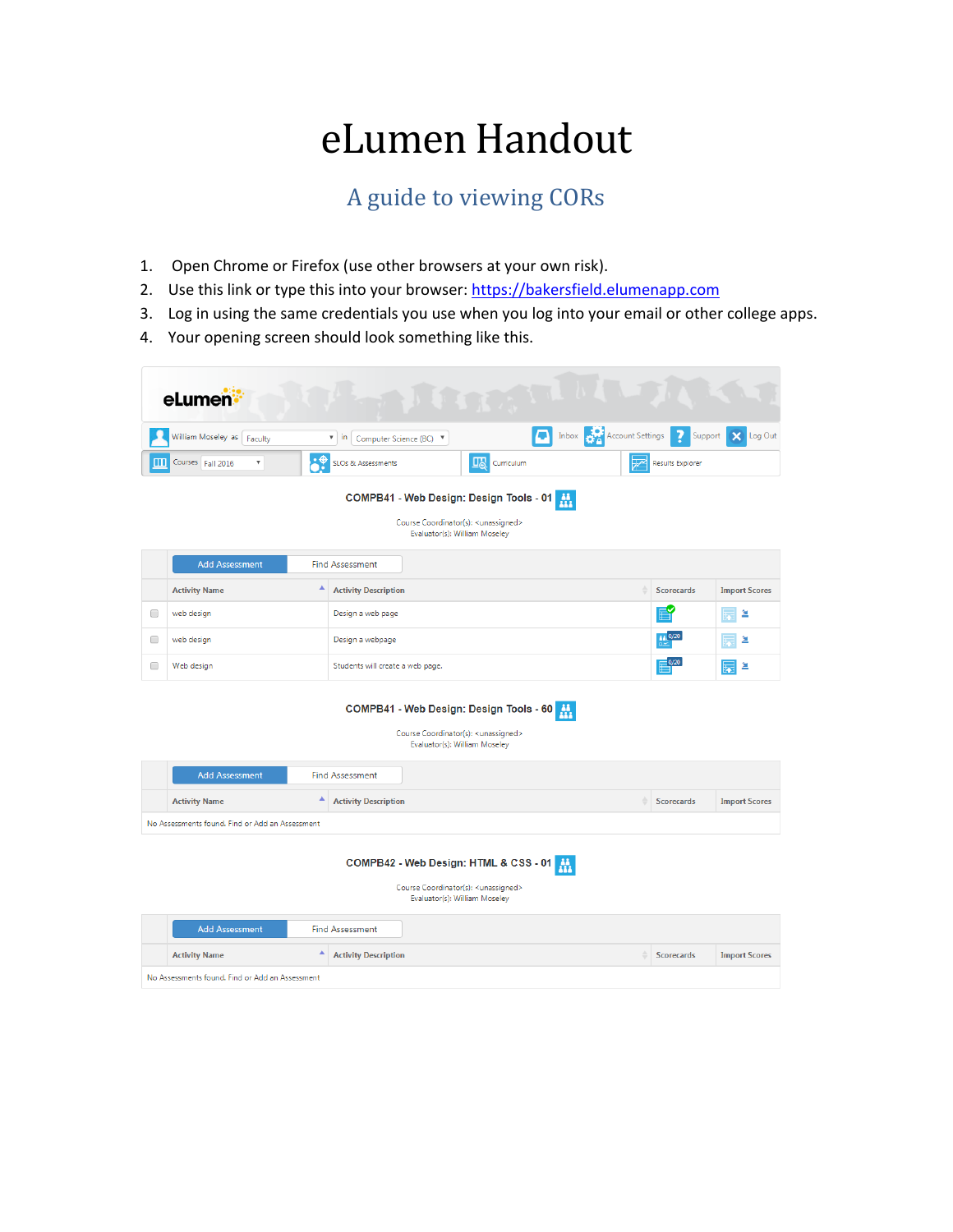5. In order to view CORs, you are going to click on the **curriculum section** in the middle of your screen. Click on courses and programs if that does not come up automatically. Once you click that, your screen will look like this.

|                               | William Moseley as Dean of Instruction (Fi * in   Bakersfield College |                                    |                                | ٠                                                   | The Inbox Cycle Account Settings 2 Support X Log Out |              |
|-------------------------------|-----------------------------------------------------------------------|------------------------------------|--------------------------------|-----------------------------------------------------|------------------------------------------------------|--------------|
| <b>Strategic Planning</b>     |                                                                       |                                    | <b>US</b> Curriculum           |                                                     | Reports                                              |              |
| <b>Inhox Workflows</b>        | Courses & Programs                                                    |                                    |                                |                                                     |                                                      |              |
| <b>Curriculum Dashboard</b>   |                                                                       |                                    |                                |                                                     |                                                      |              |
| Courses @ Programs            |                                                                       |                                    |                                |                                                     |                                                      |              |
| Department                    |                                                                       | <b>Course Code</b>                 |                                | <b>Course Title</b>                                 | <b>Catalog Status</b>                                |              |
|                               | Academic Development,  (Total:<br>$1131 -$                            | Course code                        |                                | Keywords                                            | Inactive.  (Total: 4) $\sim$                         |              |
| Show/Hide                     |                                                                       | <b>Distance Education Approved</b> |                                |                                                     |                                                      |              |
|                               | $(Totab 2)$ -                                                         |                                    | $Yes,  (Total: 2)$ +           |                                                     |                                                      |              |
|                               |                                                                       |                                    |                                |                                                     | $\bar{z}$<br>3<br>$-$ Previous<br>$\Delta$           | $\mathbb{S}$ |
| Show $25$ $\tau$ entries<br>Θ |                                                                       |                                    |                                |                                                     |                                                      | Next -       |
|                               | Course Code                                                           | ×                                  | Course Title                   |                                                     |                                                      |              |
| 田                             | ACCTB253A                                                             |                                    | Introduction to Accounting 1   |                                                     |                                                      |              |
| 63                            | ACCTB253B                                                             |                                    | Introduction to Accounting 2   |                                                     |                                                      |              |
| 煎                             | ACCTB53A                                                              |                                    | Introduction to Accounting I   |                                                     |                                                      |              |
| <b>H</b>                      | ACCTB56                                                               |                                    | <b>Excel for Accounting</b>    |                                                     |                                                      |              |
| 63                            | ACCTB58                                                               |                                    | Indivi Income Tax Preparation  |                                                     |                                                      |              |
| 田                             | ACDV8190                                                              |                                    |                                | Assistive Technology for Students with Disabilities |                                                      |              |
| a                             | ACDVB195                                                              |                                    | <b>Basic Computer Literacy</b> |                                                     |                                                      |              |
| G)                            | ACDVB195                                                              |                                    | Strategic Learning System      |                                                     |                                                      |              |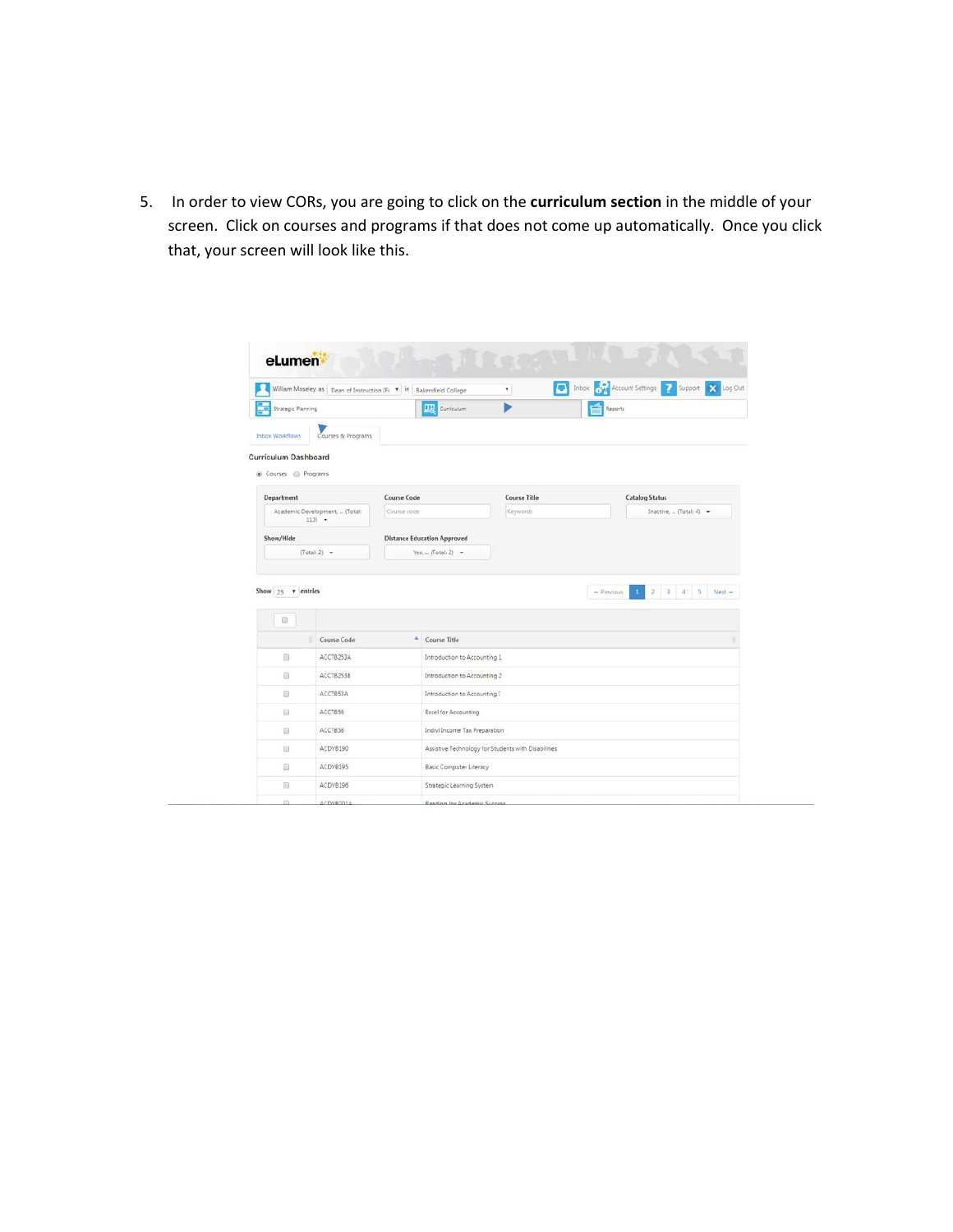6. From here, go to department and SELECT NONE, and then choose the department where you would like to select a COR.

| eLumen                                                               |                                                |              |                                                                                              |
|----------------------------------------------------------------------|------------------------------------------------|--------------|----------------------------------------------------------------------------------------------|
| William Moseley as Dean of Instruction (Fi   M   Bakersfield College |                                                |              | The Inbox <b>CAR</b> Account Settings <b>2</b> Support<br>Log Out<br>$\overline{\mathbf{x}}$ |
| Strategic Planning                                                   | $\boxed{\frac{11}{20}}$ Curriculum             |              | Reports                                                                                      |
| <b>Inbox Workflows</b><br>Courses & Programs                         |                                                |              |                                                                                              |
| <b>Curriculum Dashboard</b>                                          |                                                |              |                                                                                              |
| ◉ Courses () Programs                                                |                                                |              |                                                                                              |
| Department                                                           | Course Code                                    | Course Title | <b>Catalog Status</b>                                                                        |
|                                                                      |                                                |              |                                                                                              |
| None selected v                                                      | Course code                                    | Keywords     | Inactive,  (Total: 4) -                                                                      |
| x Select None<br>√ Select All                                        | o Reset<br>cation Approved                     |              |                                                                                              |
| Search                                                               | $s, $ (Total: 2) $\rightarrow$<br>$\mathsf{x}$ |              |                                                                                              |
| Academic Development                                                 |                                                |              |                                                                                              |
| Sh<br>Administration of Justice                                      |                                                |              | $-$ Previous<br>$Next \rightarrow$                                                           |
| Agricultural Business                                                |                                                |              |                                                                                              |
| Agriculture                                                          |                                                |              |                                                                                              |
| Air Conditioning/Refrigeration                                       | Course Title                                   |              |                                                                                              |

| + Previous | $Next \rightarrow$ |
|------------|--------------------|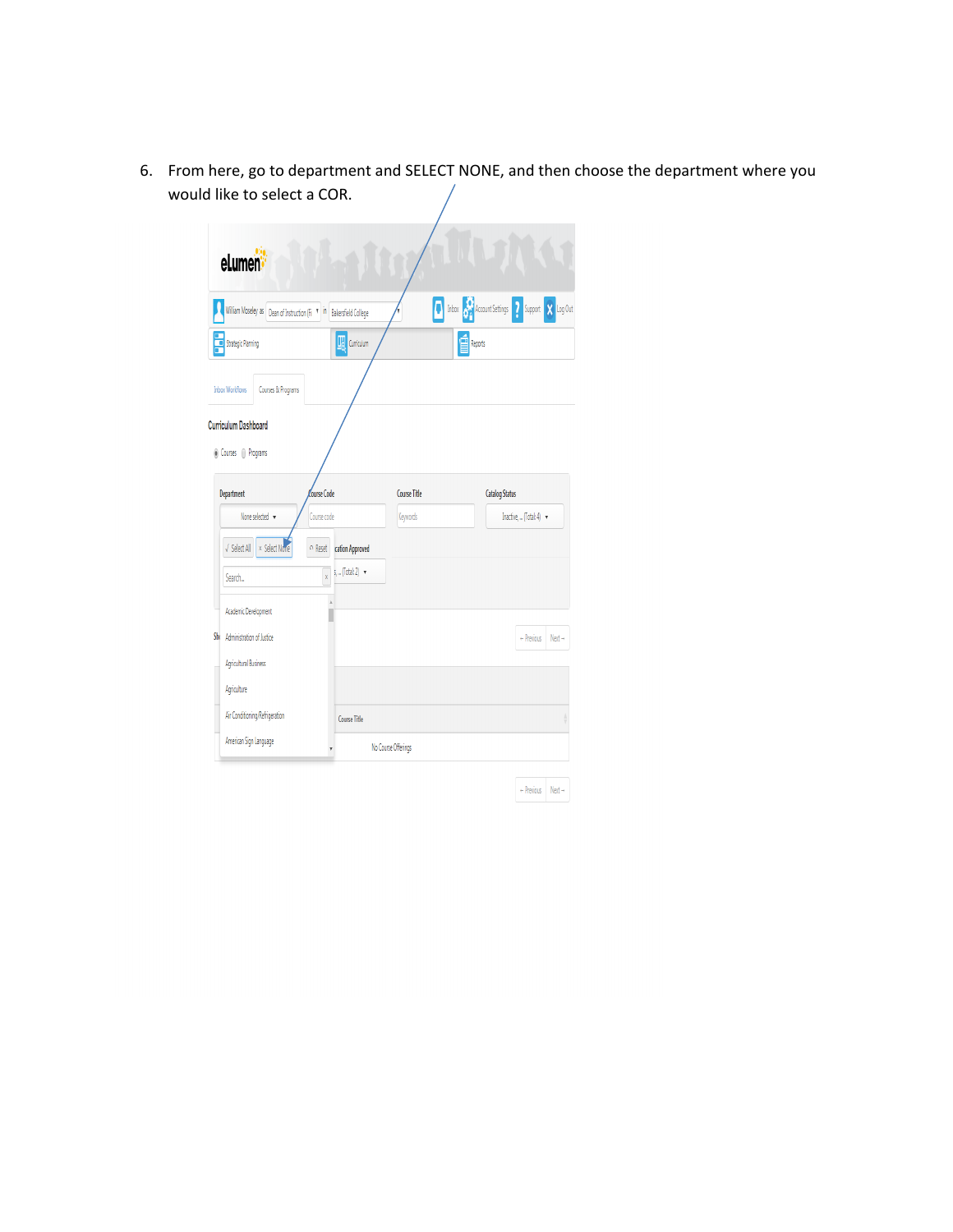7. Once you have selected a department, you will choose the course by checking the box next to the appropriate course. You will then select VIEW COR. (Be sure to only select one course here)

|                                              | William Moseley as Dean of Instruction (Fi * in Bakersfield College |                                       | ٧.           | The Inbox Poult Account Settings 7 Support X Log Out |
|----------------------------------------------|---------------------------------------------------------------------|---------------------------------------|--------------|------------------------------------------------------|
| <b>Strategic Planning</b><br>т               |                                                                     | <b>UB</b> Curriculum                  |              | Reports                                              |
| Inbox Workflows                              | Courses & Programs                                                  |                                       |              |                                                      |
| Curriculum Dashboard<br>@ Courses @ Programs |                                                                     |                                       |              |                                                      |
| Department                                   |                                                                     | Course Code                           | Course Title | <b>Catalog Status</b>                                |
|                                              | American Sign Language -                                            | Course code                           | Keywords     | $Inactive, = (Total; 4)$ .                           |
| Show/Hide                                    |                                                                     | <b>Distance Education Approved</b>    |              |                                                      |
|                                              | $(Total 2)$ $\rightarrow$                                           | $Yes. = (Total: 2)$ .                 |              |                                                      |
| Show 25 v entries                            |                                                                     |                                       |              | ÷.<br>$-$ Previous                                   |
|                                              | Show History                                                        | View COR Report                       |              |                                                      |
|                                              | Course Code                                                         | ٠<br>Course Title                     |              | $Next -$                                             |
| Ÿ.                                           | ASLB1                                                               | American Sign Language 1              |              |                                                      |
| 衍                                            | ASLB2                                                               | American Sign Language 2              |              |                                                      |
| 6                                            | ASL83                                                               | American Sign Language 3              |              |                                                      |
| G)                                           | ASLB4                                                               | American Sign Language 4              |              |                                                      |
| 田                                            | ASLB5                                                               | Sign Language Interpretng             |              |                                                      |
| 日                                            | ASLB6                                                               | American Deaf Culture                 |              |                                                      |
| Đ                                            | ASLB62                                                              | Fingerspelling, Numbers & Classifiers |              |                                                      |
| 日                                            | ASL863                                                              | <b>Ethics and Decision Making</b>     |              |                                                      |

**The Company's Service**